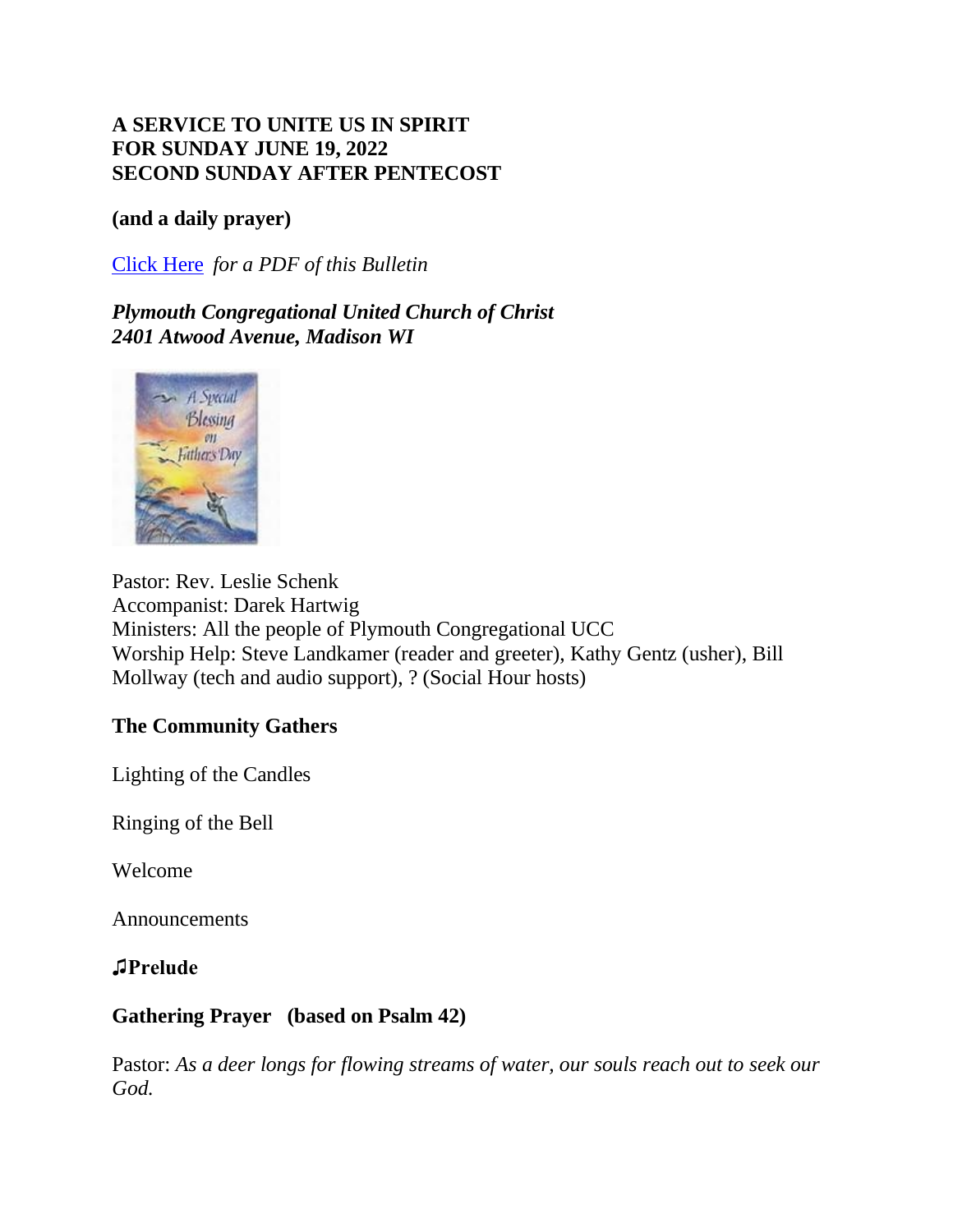# All: **Where is our God? In the cleansing of the rain, in the refreshing of a pool, in the predictability of a faucet.**

Pastor: *With glad shouts and songs of thanksgiving, our voices lift in praise and wonder.*

All: **Where is our God? In the harmony of voices joined, in the stillness of silence, in the gladness of noisy praise.**

Pastor: *As deep calls to deep, we come to worship the Living God.* All: **Where is our God? In the echoes of our prayers, in voices raised in advocacy, in the still small voice of the one seeking help. The Holy One is with us!**

♫Opening Hymn No. 69 *Come God, Creator, Be Our Shield* **Come God creator be our shield, the one to whom our cares we yield, and in our worship faith impart, your grace and calm to every heart.**

**Come gracious Jesus be our guest, our morning joy our evening rest, and in our** 

**Come Holy Spirit be our guide, our strength to risk against the tide, that in God's world we shall impart, your light and hope to every heart.**

**The Community Shares God's Word**

**daily lives impart, your love and peace to every heart.**

# **Scripture Reading: Luke 8:26-33**

Then they arrived at the country of the Gerasenes, which is opposite Galilee. As he stepped out on land, a man of the city who had demons met him. For a long time he had worn no clothes, and he did not live in a house but in the tombs. When he saw Jesus, he fell down before him and shouted at the top of his voice, "What have you to do with me, Jesus, Son of the Most High God? I beg you, do not torment me"—for Jesus had commanded the unclean spirit to come out of the man. (For many times it had seized him; he was kept under guard and bound with chains and shackles, but he would break the bonds and be driven by the demon into the wilds.) Jesus then asked him, "What is your name?" He said, "Legion"; for many demons had entered him. They begged him not to order them to go back into the abyss.

Now there on the hillside a large herd of swine was feeding; and the demons begged Jesus to let them enter these. So he gave them permission. Then the demons came out of the man and entered the swine, and the herd rushed down the steep bank into the lake and was drowned.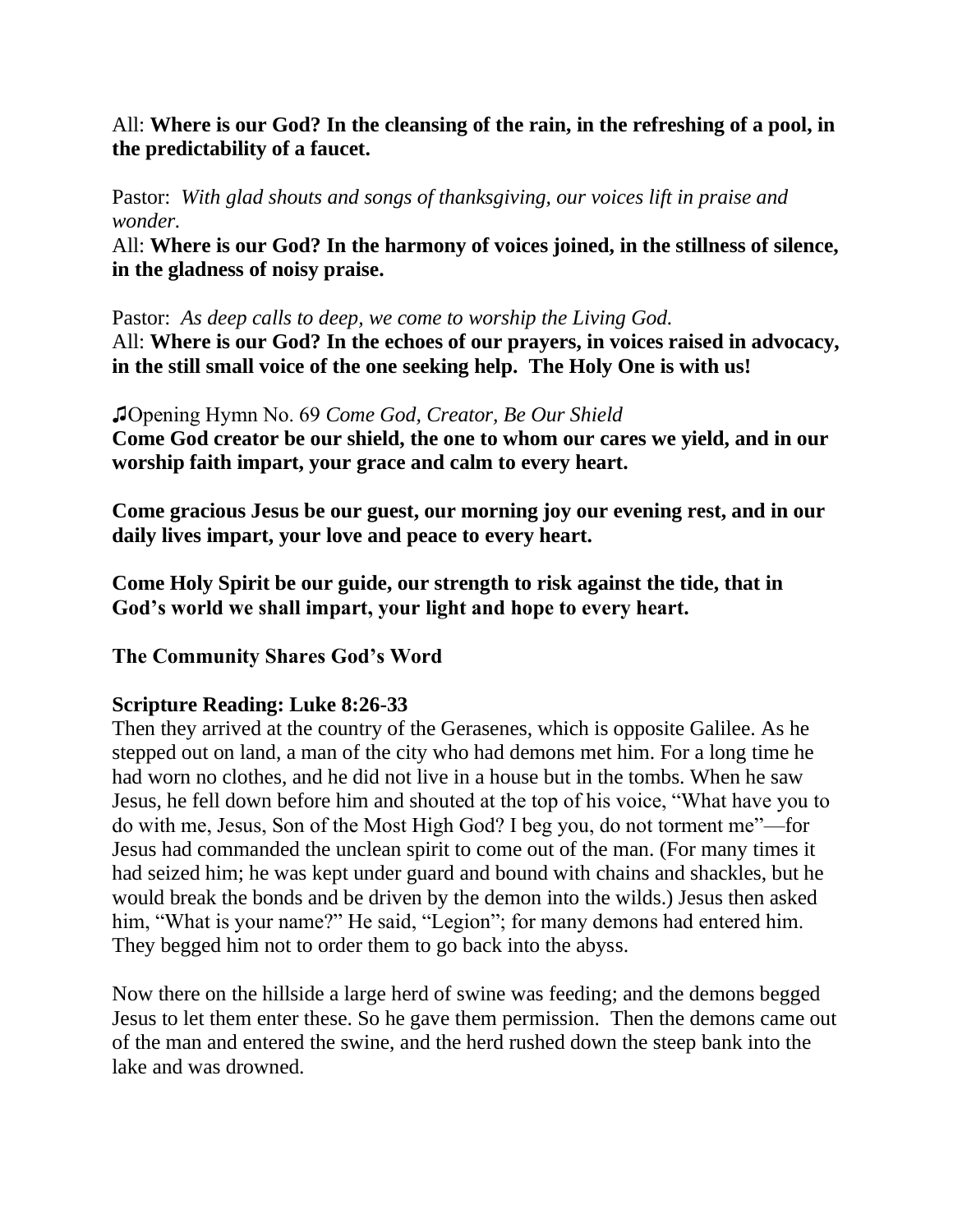**Message** Amanda Gennerman, Attorney, Community Immigration Law Center

# **The Community Responds to God's Word**

#### **Litany for Refugees and Asylum-Seekers**

Pastor: *O God of the wandering Israelites, refugees in a harsh land, who heard their cries for freedom, comfort, and refuge,*

All: **Forgive us for having hearts as hard as Pharaoh's when we resist your calls for care and mercy for those who have fled or are fleeing violence.**

Pastor: *O God of the Psalmist, who hears the lament of those surrounded by death, destruction, and fear,*

All: **Give us the strength to embody "the land of the living" where refugees and asylum-seekers can safely begin life anew.** [from Psalm 27]

Pastor: *O God of the Christ-Child, whose own earthly parents were forced to flee the state-sanctioned violence of Herod and find safety in a foreign nation,*

All: **Give us hearts like the people of Egypt to offer not only refuge but welcome to those who arrive at our doorstep in need of safety and protection.**

Pastor: *O God who calls us to offer welcome to the stranger, just as we would offer it to Christ,*

All: **Remind us today and every day that we need not fear what we do not know, but are freed by following your Gospel call to welcome.**

Pastor: *O God of all people, of all nations and of all the earth, protect this day those in need of safety, put a salve on the souls of those grieving the loss of home, family, loved ones and memories,*

All: **Give us the conviction to offer welcome, safety, Christian love and a space for new beginnings to refugees and asylum-seekers. Instill in our hearts the courage to love as Jesus taught us, in a world that encourages suspicion, fear and scarcity.**

Pastor: *O God of all sojourners in search of refuge, we ask you to create peace in this world so that none of your children live in places endangered by violence and civil unrest.*

All: **We ask for comfort for all who have been forced to flee their homes, and we ask that those in need of peace and protection find both refuge and welcome. We give you thanks this day for refugees and asylum-seekers in our midst, and for the blessings they bring to our families, churches, communities and nation.**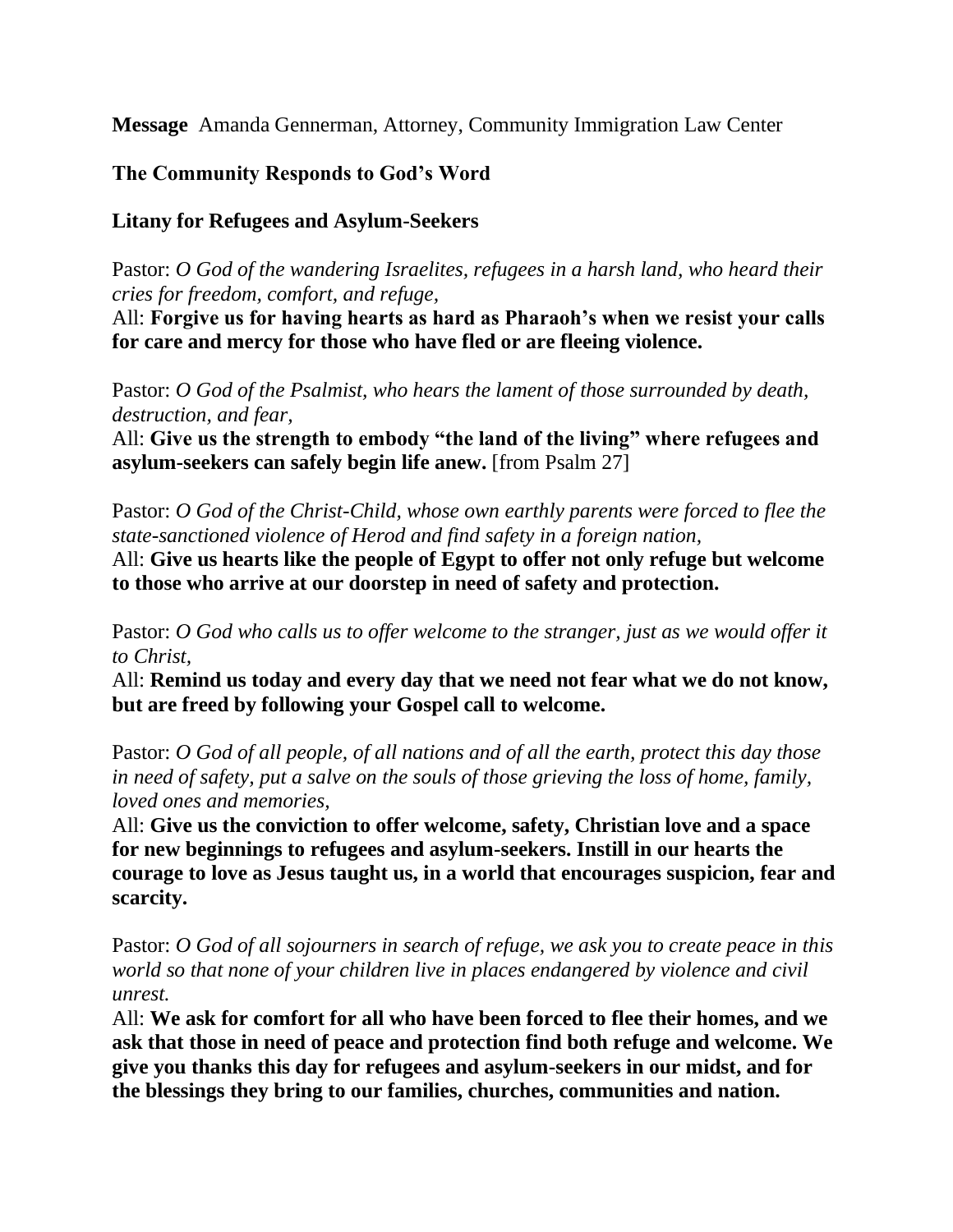# **Amen.**

♫Hymn of Response No. 576 *For the Healing of the Nations* **For the healing of the nations God we pray with one accord, for a just and equal sharing of the things that earth affords, to a life of love in action help us rise and pledge our word.**

**Lead us forward into freedom from despair your world release, that redeemed from war and hatred all may come and go in peace, show us how through care and goodness fear will die and hope increase.**

**All that kills abundant living let it from the earth be banned, pride of status, race or schooling, dogmas that obscure your plan, in our common quest for justice may we hallow life's brief span.**

**You creator God have written your great name on humankind, for our growing in your likeness bring the life of Christ to mind, that by our response and service earth its destiny may find.**

**Joys & Concerns, Prayers of the People** 

#### Pastor: *Let us pray…as Jesus taught us to pray to You, saying*

All: **Our Father, who art in heaven, hallowed be thy name. Thy kingdom come. Thy will be done on earth as it is in heaven. Give us this day our daily bread. And forgive us our debts, as we forgive our debtors. And lead us not into temptation, but deliver us from evil. For thine is the kingdom, and the power, and the glory, for ever. Amen.**

# **Offering**

Thank you for your offerings (in-person, electronic, or mailed in) for the ministry and mission of this congregation. Through your generosity, we are doing God's work in the world.

Thank you for your donations to our two special offerings:

- Jane's Pocket collection for the Community Immigration Law Center (CILC)
- Strengthen the Church (a special offering for the work of the Conference and national setting of the UCC to help with congregational-related programming)

*Offerings can be placed in the basket by the door at the back of the sanctuary, for those attending in person.*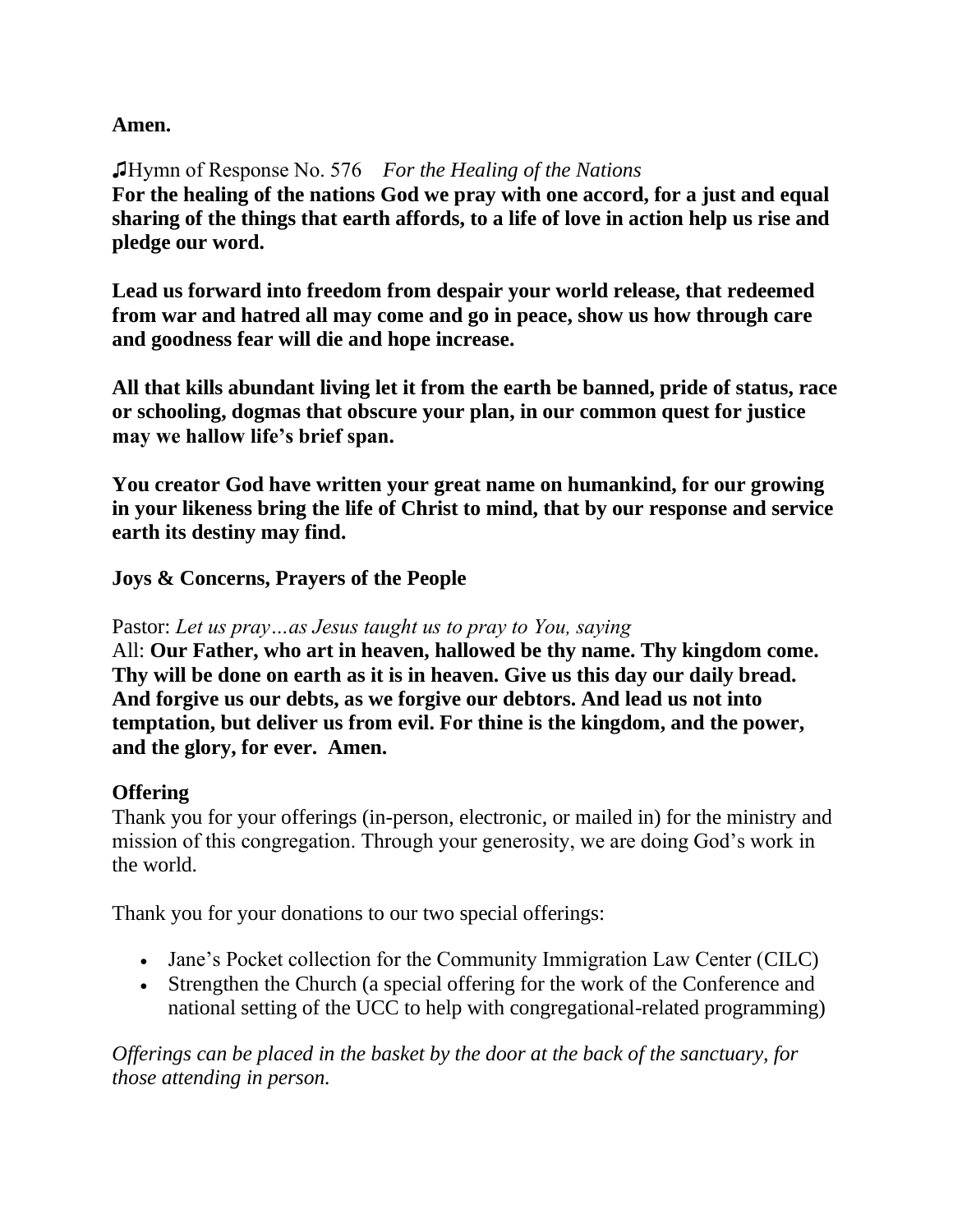Thank you for all you are doing to help keep all in the community safe, including getting vaccinated and boostered (if safe for you), wearing of face masks, physically distancing, and hand washing.

# **Prayer of Thanksgiving and Dedication**

Pastor: *The gifts of God come generously and abundantly.* All: **We hold, nurture, and amplify them as they are entrusted to our care.**

Pastor: *We respond faithfully by sharing them for the good of community and creation.*

All: **In this act of faith and trust, we transform our resources of time, talent, and treasure into the good news in the world. Amen.**

# **The Community Goes Forth**

#### ♫Sending Hymn No. 76 *Sent Forth by God's Blessing*

**Sent forth by God's blessing, our true faith confessing, the people of God from this dwelling take leave. The service is ended, O now be extended, the fruits of our worship in all who believe. The seed of the teaching, receptive hearts reaching, shall blossom in action, for God and for all. God's grace did invite us, and love shall unite us, to work for God's realm and to answer the call.**

**With praise and thanksgiving to God ever living, the tasks of our every day life we shall face. Our faith ever sharing in love ever caring, embracing God's children, of each tribe and race. With your grace you feed us, with your light now lead us, unite us as one, in this life that we share. Then may all the living, with praise and thanksgiving, give honor to Christ and that name which we bear.**

# **Blessing and Sending Prayer**

Pastor: *We go forth with the living Christ.* All: **We go forth, in faith and hope and joy!**

Pastor: *Go forth into the world to serve God with gladness; be of good courage; hold fast to that which is good; render to no one evil for evil; strengthen the fainthearted; support the weak; help the afflicted; honor all people; love and serve God, rejoicing in the power of the Holy Spirit. The blessings of God—Creator, Redeemer, and Sustainer—be with you all!*

All: **Our worship has ended, our service begins, as we take God's light out into the world with us!**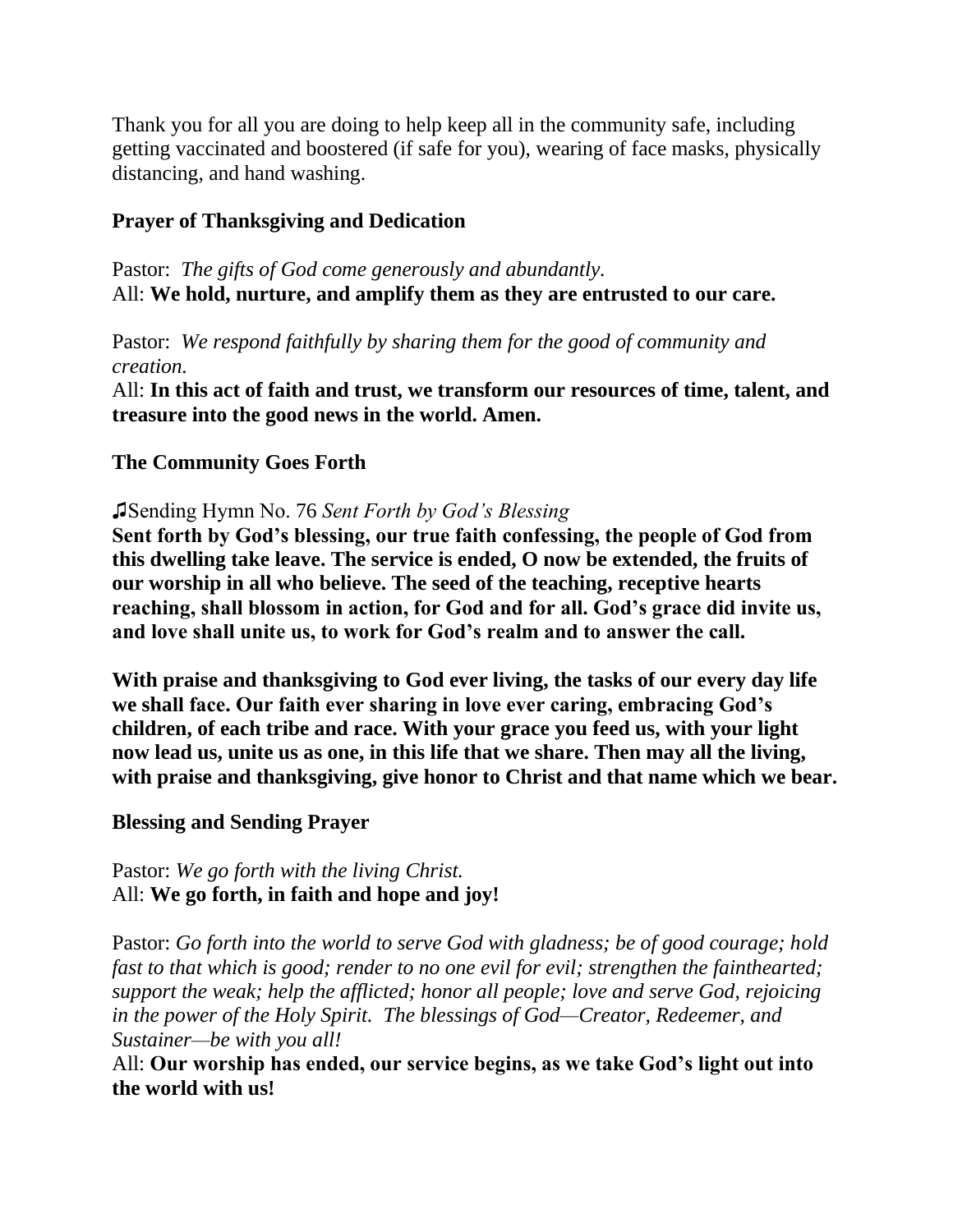# **♫Postlude**

*Litany for Refugees and Asylum-Seekers was written by Amanda K. Sheldon, Program Associate for UCC Refugee Ministries & UCC Disaster Ministries. Humanitarian and Development Ministries of Wider Church Ministries. Copyright © 2018 United Church of Christ, 700 Prospect Avenue, Cleveland, OH 44115- 1100. Permission granted to reproduce or adapt this material for use in services of worship or church education. All publishing rights reserved.*

*Elements of our worship service and thoughts to ponder for the week are adapted from resources of the Local Church Ministries of the United Church of Christ, made possible through our contributions to Our Church's Wider Mission (OCWM).*

#### **Thoughts to ponder for the week:**

*The 33rd General Synod adopted a Resolution to Recognize the United Nations International Decade for People of African Descent (2015-2024). As part of its implementation, Sermon and Weekly Seeds offers Reflection from Voices of People of African Descent related to the season or overall theme for additional consideration in sermon preparation and for individual and congregational study.*

As a nine-year-old kid in the Detroit ghetto, I was drawn to the television screen to view the funeral. I was just beginning to understand my blackness, just learning that it existed, that it was essential in a world where whiteness loomed as an unknowable force. I had never gone to school with white kids, had rarely even interacted with white folk outside of the neighborhood business owners for whom my father, and eventually I, worked. I didn't know what they liked or how they thought of the world, how they handled their disappointments or whether they, like us, laughed at misery to keep from crying. I was only starting to sense that white folk may have feared us as much as they didn't like us; it seemed vaguely tied to how we refused to bow in the face of suffering and how, despite their doing the worst they could imagine doing to us, we refused to give in. With King's death, the whiteness that had been shapeless suddenly lunged forward. When King was killed, I felt vulnerable; all that made sense no longer held in place, and it appeared that the cosmos had gotten drunk on its insufficiency, teetered off course, and hurtled madly toward oblivion. How else could it be? Martin Luther King, Jr., was put down like a mangy dog. His breathing and being were seen as such an offense that they had to be stopped at all costs. I was frightened for months. He had been murdered on a balcony, and I could no longer easily wash my hands in our bathroom, which opened onto an upstairs balcony, without fearing that whiteness would kill me too.